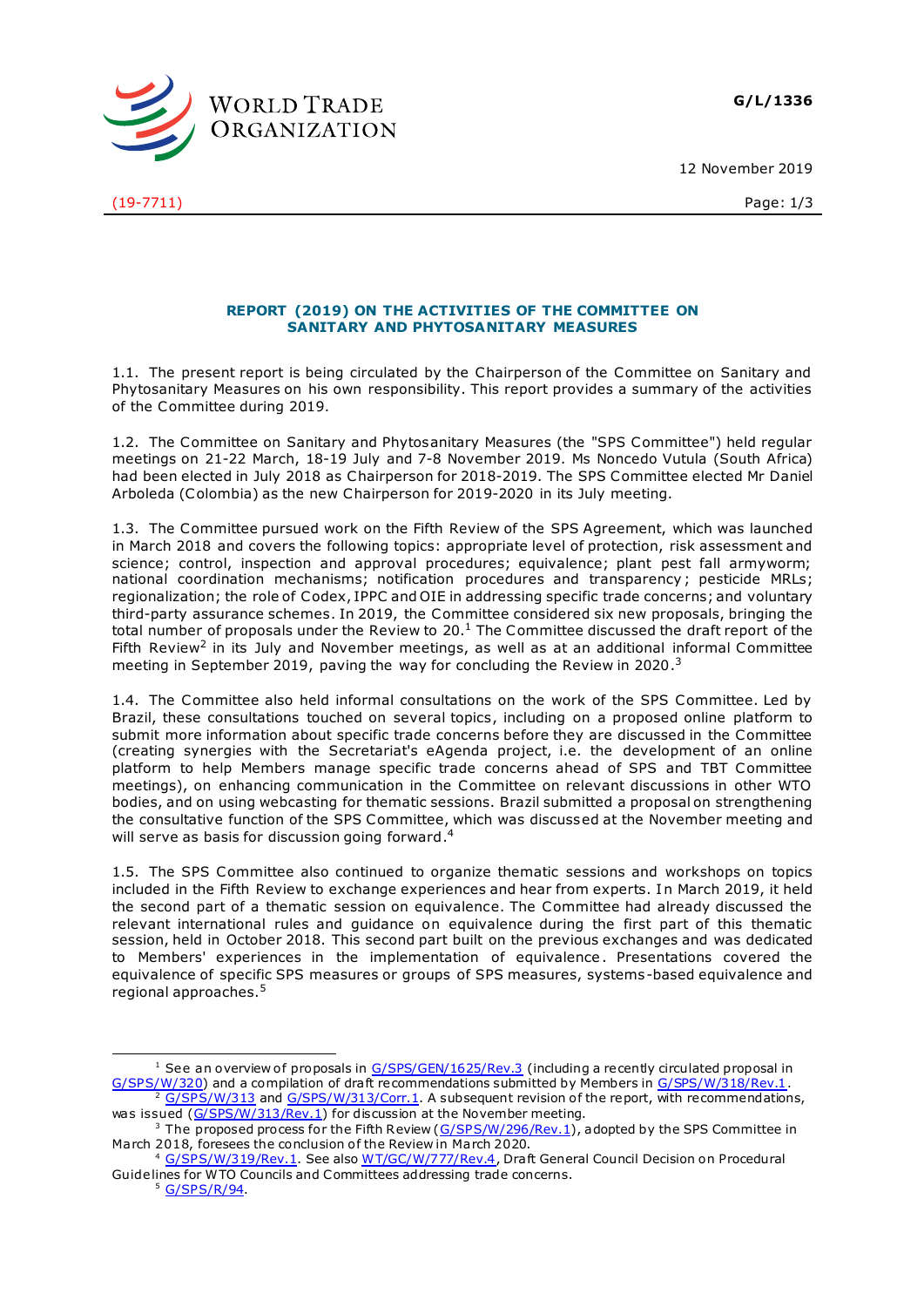1.6. In March 2019, the Committee also held a thematic session on fall armyworm, similarly to advance work on the Fifth Review. The session was proposed by Brazil, Kenya, Madagascar, Paraguay, Uruguay and the United States, which also funded a number of experts for the event. The objective was to discuss the role of the SPS Agreement in enabling access to tools and technologies, and facilitating international trade, using fall armyworm as a case study. The session provided information on the nature and impact of the spread of fall armyworm, the challenges for smallholders, and the available tools and technologies, including integrated pest management, surveillance, monitoring, pesticides and biotechnology. The first meeting of an open-ended Working Group on fall armyworm was also held in March 2019.<sup>6</sup>

1.7. The SPS Committee's annual workshop in July 2019 focused on transparency and coordination, thereby addressing two proposals submitted in the context of the Fifth Review.<sup>7</sup> The objective of this workshop was to bring together officials responsible for the implementation of the SPS Agreement, as well as experts from regional and international organizations, to exchange experiences with transparency-related coordination, and with broader domestic coordination mechanisms. An area of focus was the difference in scope between the SPS and TBT Agreements, and notification of measures containing both SPS and TBT elements. It was suggested that Members should submit relevant resources to the Secretariat to be compiled and made available in a single document.

1.8. The Committee held a thematic session on approval procedures in November 2019. Also under the Fifth Review, the session aimed to facilitate information exchange and further work on concepts within Article 8 and Annex C of the Agreement, as they relate to approval procedures in the current trading environment, and any related issues concerning the implementation of the Agreement. The session put a special focus on products that require approval before importation or placing on the market, including approval procedures for the use of additives or for the establishment of tolerances for contaminants in food, beverages or feedstuffs. The thematic session built on the Committee's earlier workshop on control, inspection and approval procedures which was held in July 2018. 8

1.9. The Committee also considered in its July 2019 meeting the Annual Report on the Procedure to Monitor the Process of International Harmonization.<sup>9</sup> One new issue has been raised under this procedure in 2019, on the state of play of the Codex Task Force on Antimicrobial Resistance. Members continued to discuss four issues that had been raised in previous years. Three of these issues related to Members' implementation of World Organisation for Animal Health (OIE) standards on African Swine Fever, High Pathogenicity Avian Influenza, and BSE; one related to Member's use of the Codex standard on glyphosate.

1.10. The SPS Committee considered the Annual Overview on Transparency in its November meeting, which includes new graphs on Members' implementation of the transparency provisions of the SPS Agreement.<sup>10</sup> Considering all types of notifications (including addenda and corrigenda), a total of 25,102 notifications had been submitted from 1 January 1995 to 15 September 2019. Between 1 January and 15 September 2019, 789 regular and 69 emergency notifications had been circulated. The share of notifications from developing countries continued to be high, at about 60% of regular and 75% of emergency notifications in 2019. As of 15 September, 128 Members out of 164 (78%) had submitted at least one notification to the WTO. Of these, 46 Members had submitted SPS notifications online via the SPS NSS. From 1 January to 15 September 2019, approximately 75% of notifications were submitted via the SPS NSS.

1.11. Throughout the year, Members provided the SPS Committee with information regarding their status with respect to specific plant pests and animal diseases. This information that concerns the principle of regionalization is compiled in the Annual Report on the Implementation of Article 6, which the Committee considered at its July meeting.<sup>11</sup> The Secretariat also issued prior to the Committee's November meeting the Annual Report on the Use of the Procedure to Encourage and

-

<sup>6</sup> [G/SPS/R/94](https://docs.wto.org/dol2fe/Pages/FE_Search/FE_S_S006.aspx?DataSource=Cat&query=@Symbol=G/SPS/R/94*&Language=English&Context=ScriptedSearches&languageUIChanged=true).

<sup>7</sup> [G/SPS/W/297](https://docs.wto.org/dol2fe/Pages/FE_Search/FE_S_S006.aspx?DataSource=Cat&query=@Symbol=G/SPS/W/297*&Language=English&Context=ScriptedSearches&languageUIChanged=true) an[d G/SPS/W/300](https://docs.wto.org/dol2fe/Pages/FE_Search/FE_S_S006.aspx?DataSource=Cat&query=@Symbol=G/SPS/W/300*&Language=English&Context=ScriptedSearches&languageUIChanged=true).

[G/SPS/R/91](https://docs.wto.org/dol2fe/Pages/FE_Search/FE_S_S006.aspx?DataSource=Cat&query=@Symbol=G/SPS/R/91*&Language=English&Context=ScriptedSearches&languageUIChanged=true)

 $9 \frac{\text{G/SPS/GEN}/1710}{\text{G/SPS/GEN}/1710}$ 

[G/SPS/GEN/804/Rev.12](https://docs.wto.org/dol2fe/Pages/FE_Search/FE_S_S006.aspx?DataSource=Cat&query=@Symbol=G/SPS/GEN/804/Rev.12*&Language=English&Context=ScriptedSearches&languageUIChanged=true).

<sup>&</sup>lt;sup>11</sup> [G/SPS/GEN/1711](https://docs.wto.org/dol2fe/Pages/FE_Search/FE_S_S006.aspx?DataSource=Cat&query=@Symbol=G/SPS/GEN/1711*&Language=English&Context=ScriptedSearches&languageUIChanged=true).